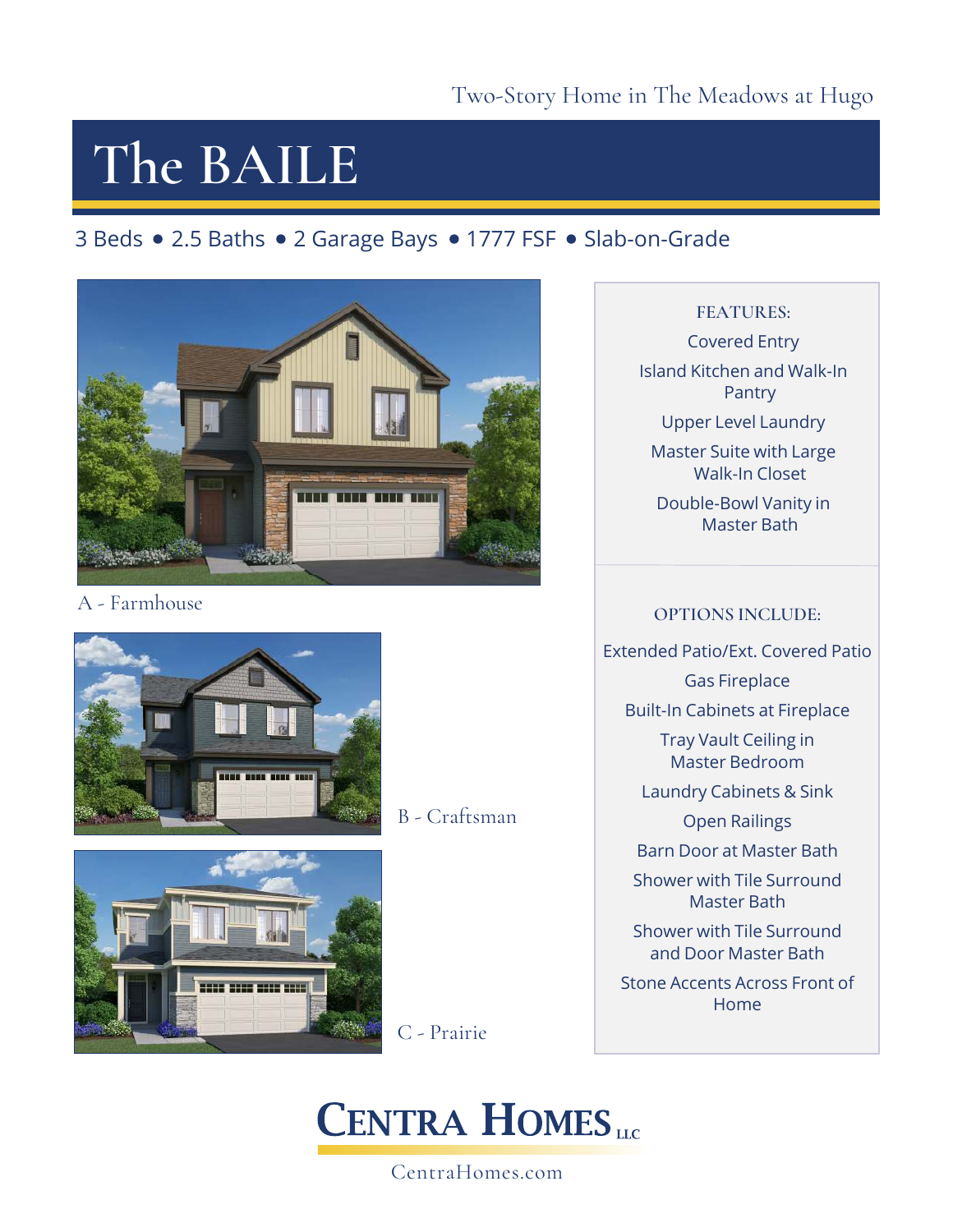### Two-Story Home in The Meadows at Hugo

## **The BAILE**

Farmhouse floor plan shown; covered porch, window placement and fsf may vary per elevation.

#### Main Level





CentraHomes.com